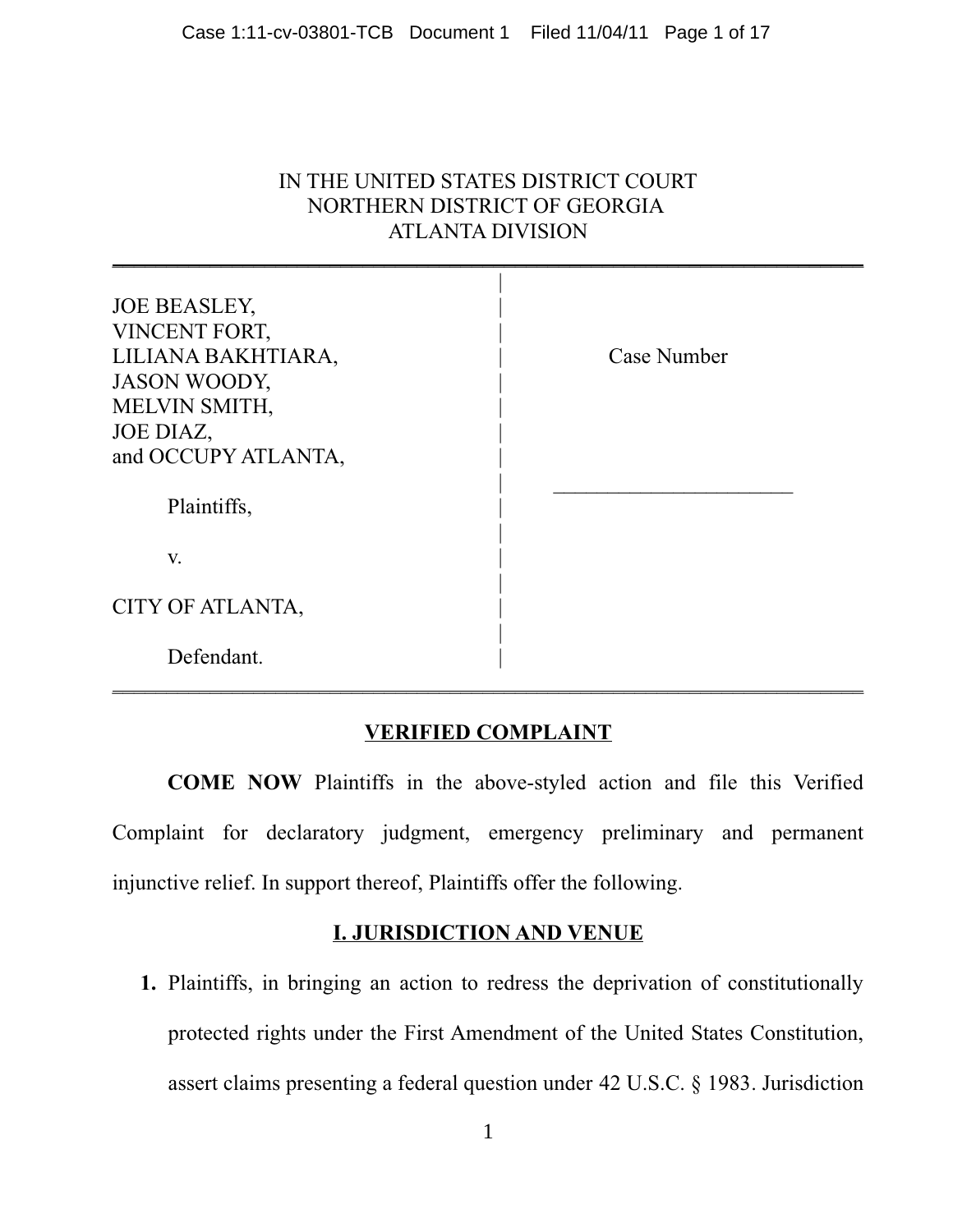is predicated upon  $28$  U.S.C.  $\S$  $\S$  1331 and 1343.

2. Venue is proper in the Northern District of Georgia under 28 U.S.C. § 1391(b) because all actions complained of occurred within the boundaries of this judicial district and all parties have their primary place of business with this district or reside in such.

### **II. PARTIES**

- 3. Plaintiff Joe Beasley is a military veteran and civil rights leader. He is human resources director at the Antioch Baptist Church, president of the Joe Beasley Foundation, and the southern regional director of the Rainbow/PUSH coalition. His humanitarian efforts extend across national borders and he actively worked to end apartheid in South Africa, to free Nelson Mandela, to provide healthcare and educational facilities in Haiti and to provide medical supplies to numerous impoverished countries. He participated in the Occupy Atlanta protests and who was arrested at the protests on October 26, 2011. He participated in the protests as part of his ongoing efforts to end oppression of all kinds and plans to protest again in Woodruff Park on November 5.
- 4. Plaintiff Vincent Fort is a state senator for Fulton County's 39th District. In his role as state senator, he has actively worked to end predatory lending, discrimination against persons with disabilities, and racial profiling. He has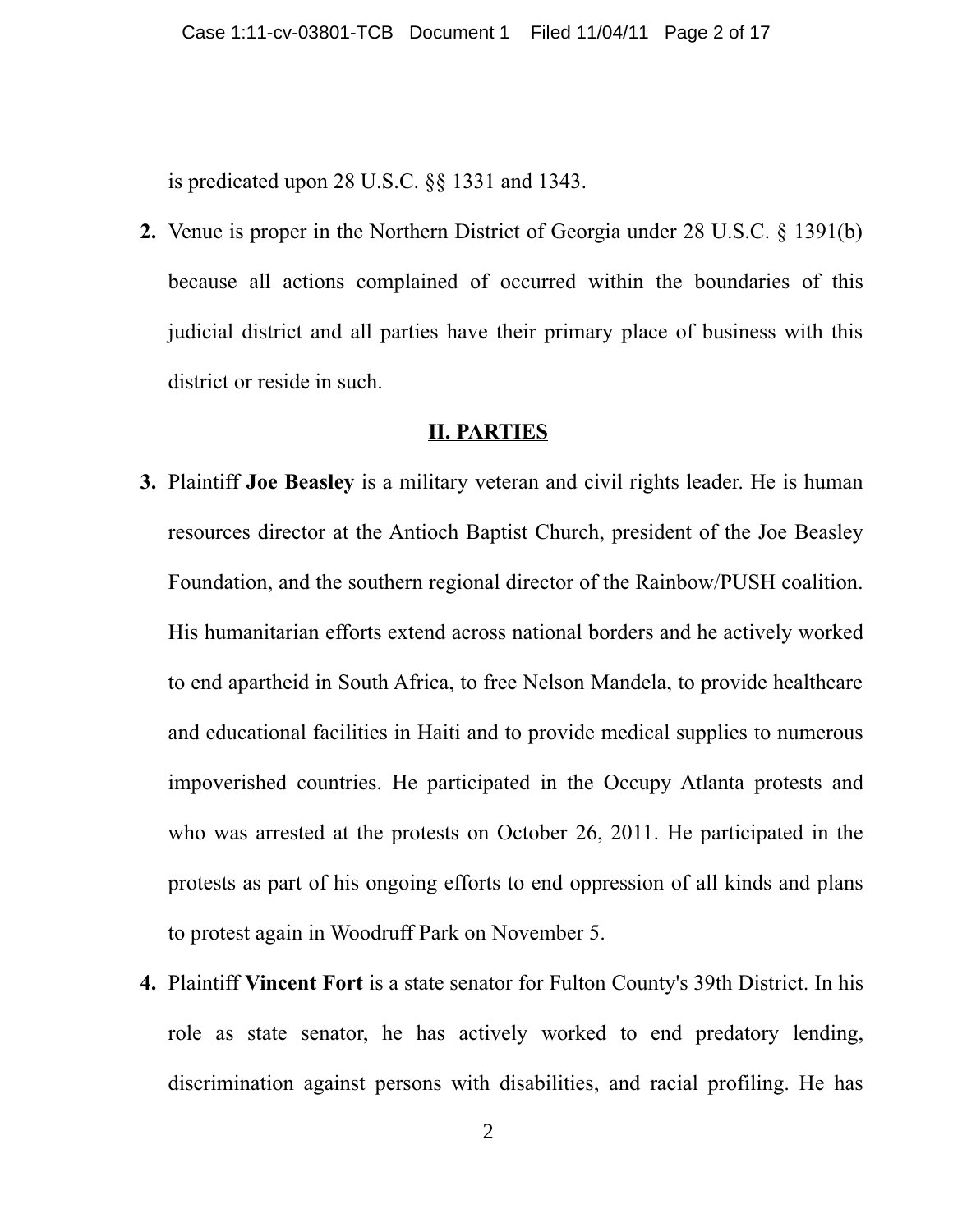been recognized and honored by organizations such as the NAACP, the AARP. the National Association of Consumer Advocates, and the Anti-Defamation League. He has participated in the Occupy Atlanta protests several times each week and was arrested at the protests on October 26, 2011. He plans to protest again in Woodruff Park on November 5.

- 5. Plaintiffs Liliana Bakhtiara, Jason Woody, Melvin Smith, and Joe Diaz are protesters who have joined others in Occupy Atlanta. Each is a resident of Georgia and over eighteen years of age. Each has participated in the Occupy Atlanta protests and each plans to protest again in Woodruff Park on 5 November 2011.
- 6. Plaintiff Occupy Atlanta is an unincorporated organization consisting of individuals who voluntarily join to voice their disagreement with governmental policies that create ongoing political and social disenfranchisement of the American populace, to combat inequitable concentrations of power and wealth, and to enact policies and laws based upon the fundamental principle of absolute respect for all people.
- 7. Defendant City of Atlanta ("the City") is a municipal corporation incorporated under the laws of the State of Georgia. Pursuant to OCGA § 9-11-4, service upon the City may be perfected by serving Mayor Kasim Reed at Atlanta City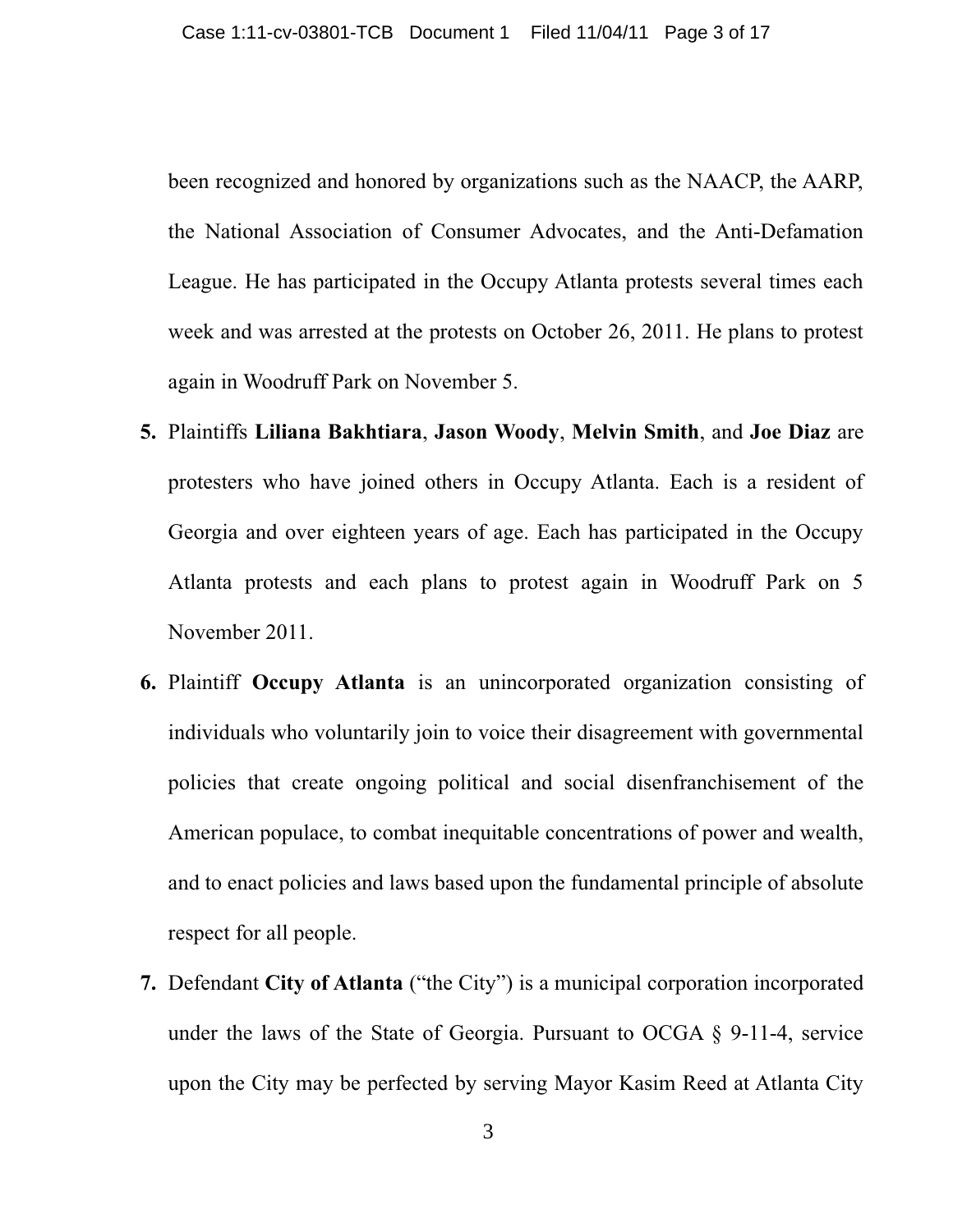Hall located at 55 Trinity Avenue SW, Atlanta, Georgia 30303.

#### **III. FACTS GIVING RISE TO PLAINTIFFS' CLAIMS**

**Background of the Occupy movement** 

- 8. On 17 September 2011, a movement now known as "Occupy Wall Street" began in New York City. The goal of the movement was to protest and end growing wealth disparity in the United States, the disenfranchisement of the poor and middle class, and to combat systemic discrimination based upon race, sex, gender, class, nationality, and sexual orientation. The Occupy Wall Street movement garnered international attention and similar protests have begun in various cities across the United States and the world.
- 9. Occupy Atlanta is a direct outgrowth of the Occupy Wall Street movement and adheres to the same principles and political message. The purpose of Occupy Atlanta is to voice political concerns, to provide an avenue of political speech, and to encourage political participation and awareness by its members and the general public.
- 10. Occupy Atlanta is committed to peaceful and responsible political protests. Occupy Atlanta does not condone or tolerate any form of violence, discrimination, waste, or public nuisance.
- 11. Occupy Atlanta leaders have stated publicly that violence and law breaking will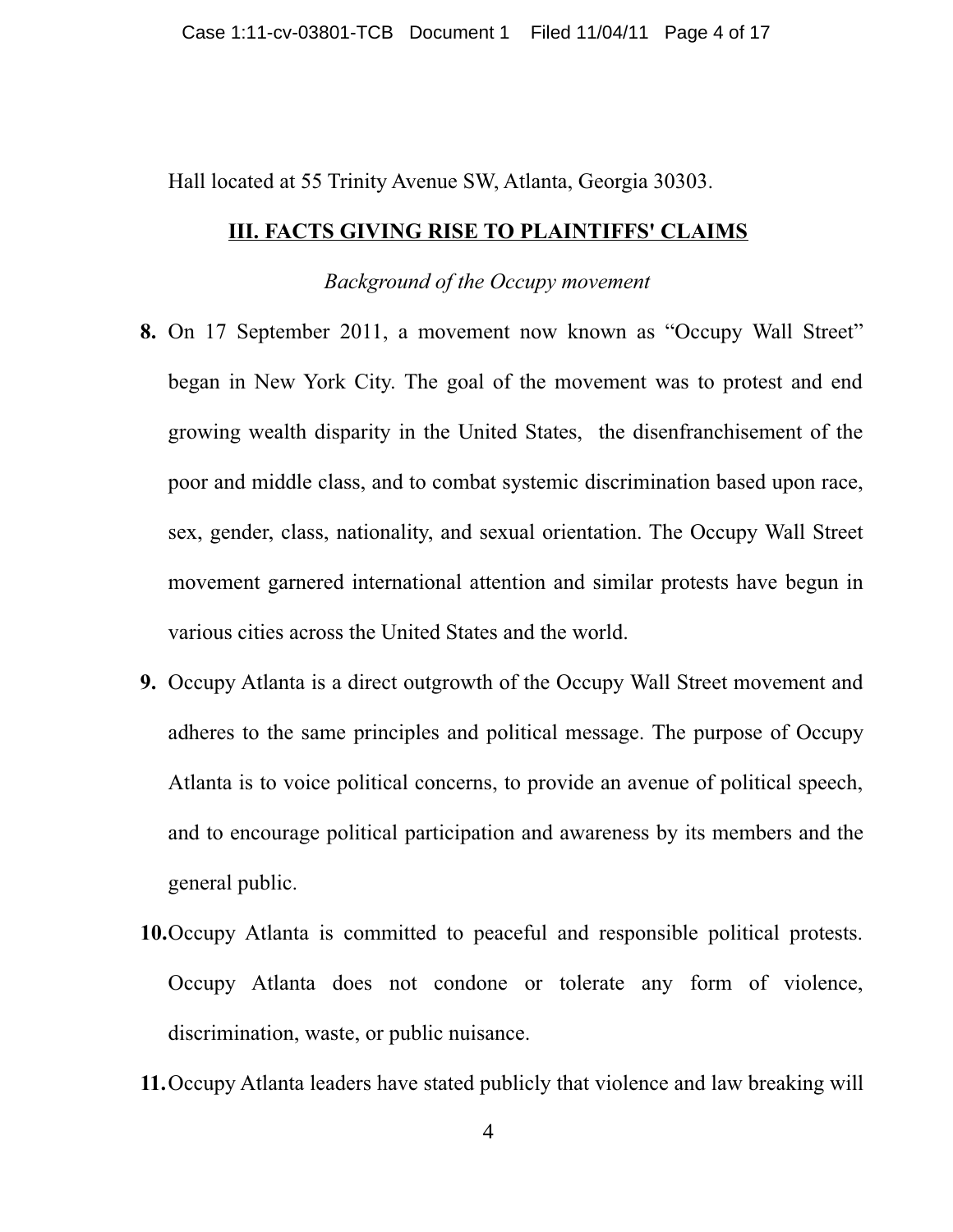not be permitted, and several members of the organization have been charged with the task of ensuring that the protests remain peaceful and lawful.

- 12. Occupy Atlanta is governed by a General Assembly which is driven by consensus decision-making. There is no single representative with decisionmaking authority, and all decisions are made pursuant to established procedures.
- 13. Occupy Atlanta communicates with its members and the general public through its website, http://www.OccupyAtlanta.org. Occupy Atlanta also maintains a Facebook page at http://www.facebook.com/OccupyAtlanta and a live video stream located at http://www.livestream.com/OccupyAtlanta.
- 14. The groups within the "Occupy" movement, including Occupy Atlanta, give voice to their speech by maintaining a 24-hour presence on a specific public property and by engaging in protected speech and assembly during that time. This style of protest and assembly have garnered international attention and spurred political discourse throughout the county.
- 15. The use of 24-hour protests is one of the fundamental and distinguishing characteristics of the Occupy movement. Without such protests, individuals associated with the movement will be deprived of the most effective means of assembling and communicating their political message.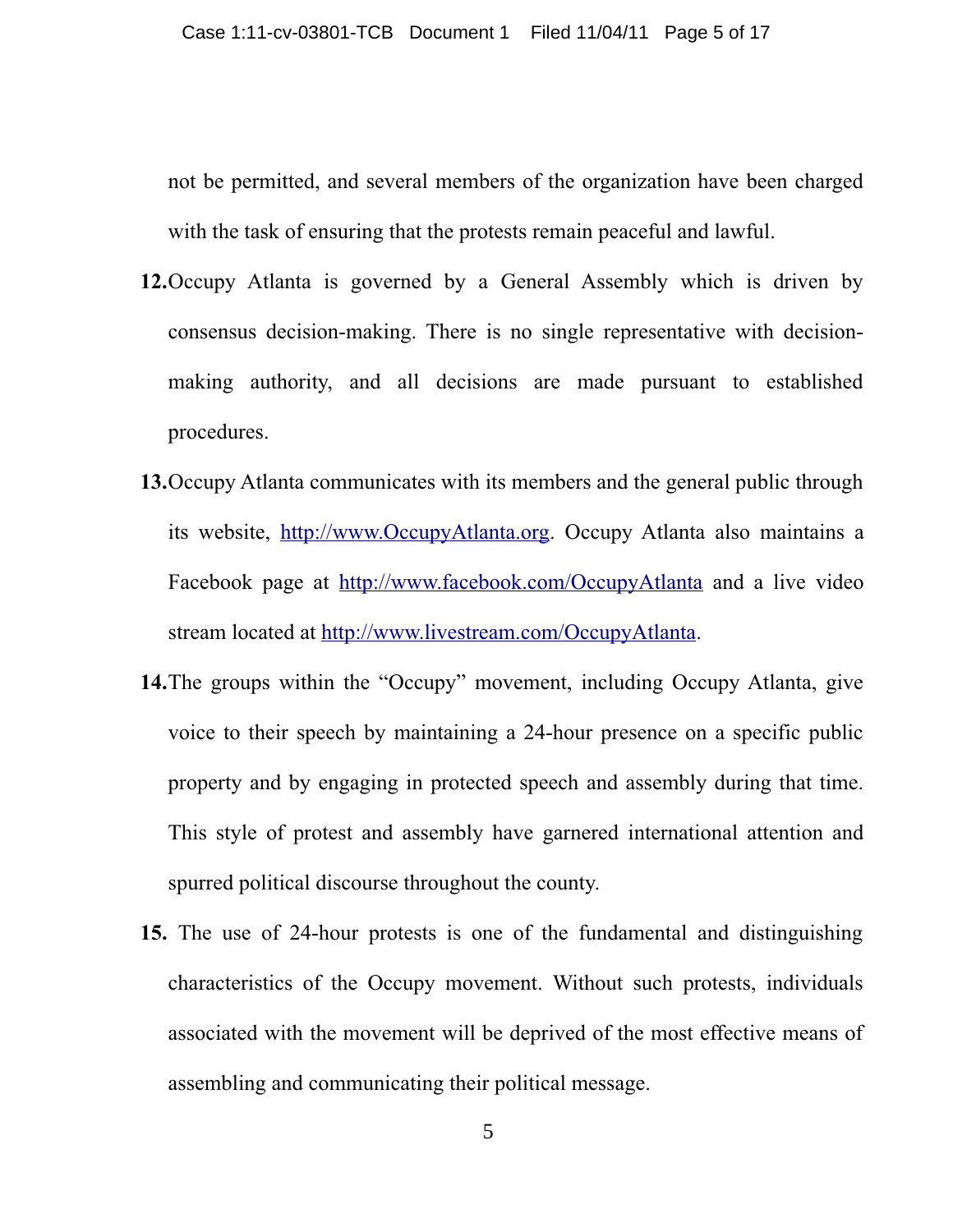### Occupy Atlanta in Woodruff Park

- 16. On 6 October 2011, individuals associated with Occupy Atlanta began protests in Woodruff Park ("Woodruff Park"), located on the corner of Peachtree Street and Edgewood Avenue in the City of Atlanta.
- 17. The protests began with only a few individuals and quickly grew. The protests were focused on voicing political concerns, advancing the political causes of the Occupy movement and, at all times, focused on providing an avenue for the free expression of political ideas and a common point of assembly for interested citizens.
- 18. Each night, a number of individuals remained in Woodruff Park overnight to maintain the protests. Those who remained in Woodruff Park maintained a quiet presence and did not disrupt any nearby road, thoroughfare, business, apartment, or public facility. Activities continued through the night and individuals assembled to participate in the free expression of ideas.
- 19. Through the course of the protests, the Occupy Atlanta members formed various committees to help citizens become involved in the protests and political process. These committees were divided into Media, Writing/Press, Logistics, Food, Coordinating, Medical Safety, Child Care, Legal, Welcome and Orientation, Anti-racism, Outreach, Photography and Videography, Arts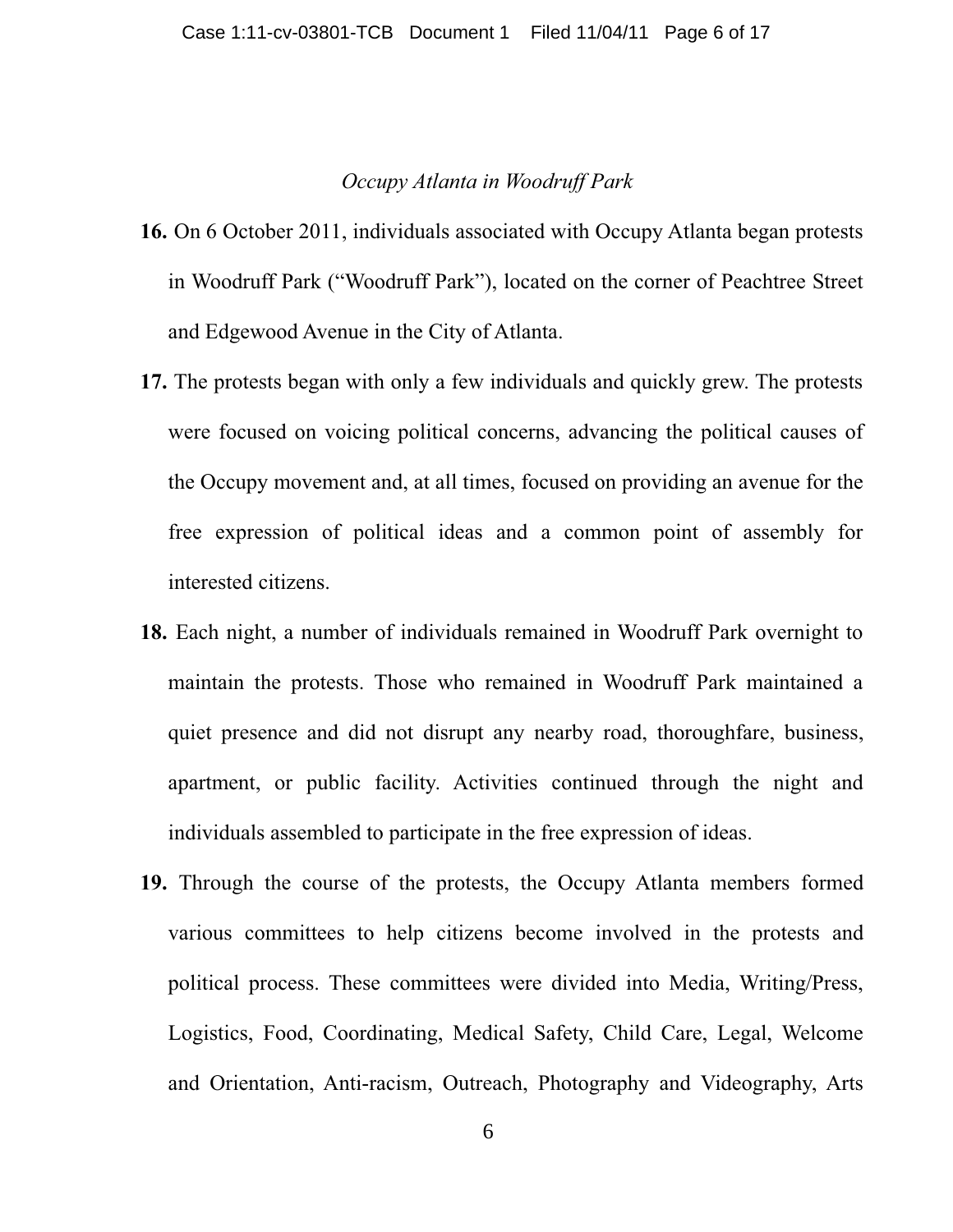and Literature, and Information Technology.

20. Protesters also brought coolers of food and drinks as well as medical supplies, literature, and political signs. In order to support the protesters who remained in Woodruff Park over night, some brought tents, collapsible chairs, and sleeping bags.

## Atlanta Mayor Kasim Reed allows the protests to continue

- 21. On 10 October 2011, Atlanta Mayor Kasim Reed spoke favorably of Occupy Atlanta. Thereafter, Mayor Reed issued an executive order which stayed the enforcement of Atlanta City Code Section 110-60, governing the use of public parks at night. See **EXHIBIT A.**
- 22. This executive order served the function of a permit that allowed the protesters to remain in Woodruff Park and to continue their political assembly without fear of police intervention.
- 23. On 17 October 2011, Mayor Reed extended the executive order and stated that the Occupy Atlanta protesters could remain in Woodruff Park until 7 November 2011. See EXHIBIT B.
- 24. This executive order did not include any specific terms limiting its revocation, and did not confine the Mayor's judgment or discretion to revoke the executive order.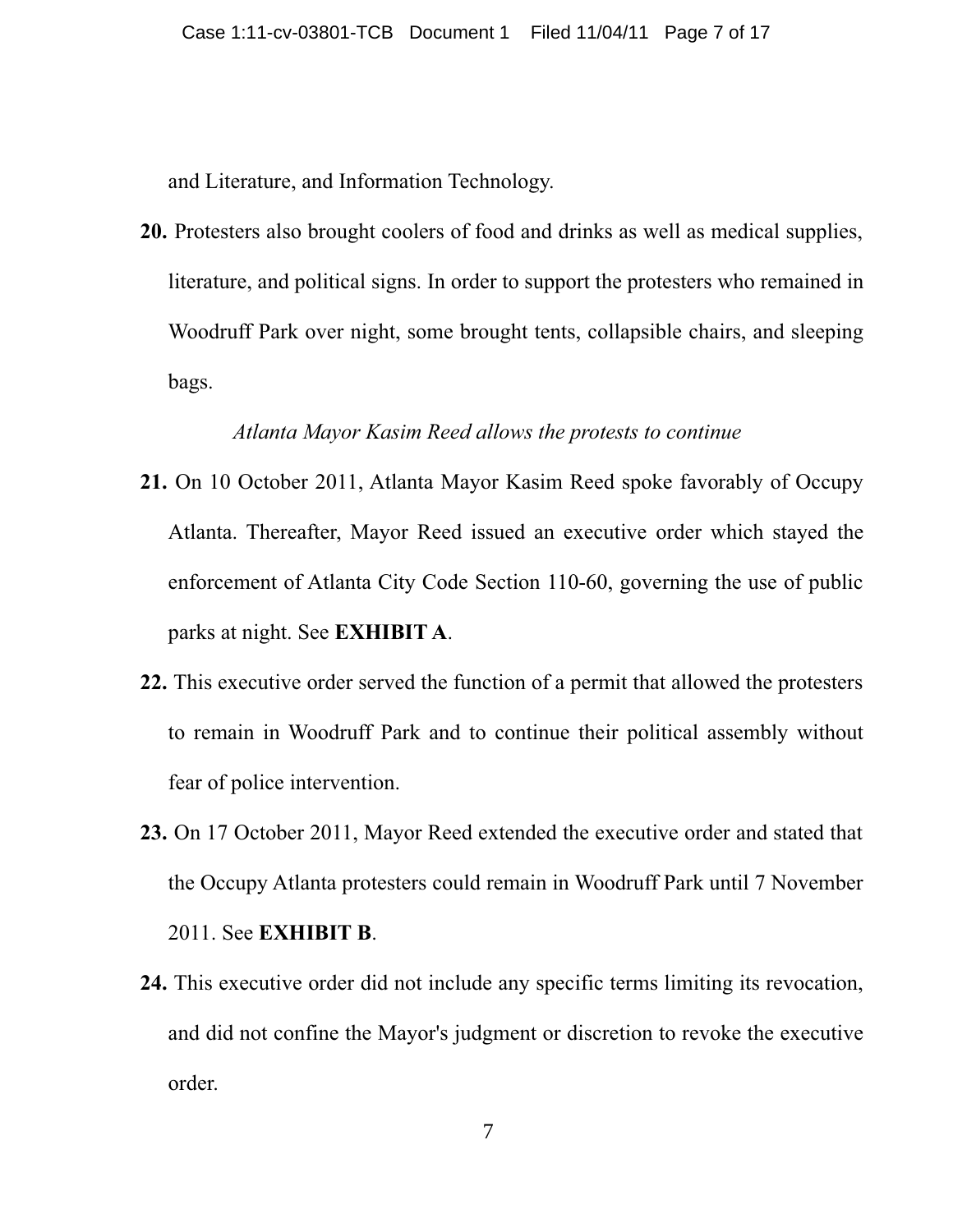25. In spite of the condonation of the protests by the Mayor, City of Atlanta police maintained a presence surrounding the Occupy Atlanta movement. Nevertheless, prior to the mass arrests of Occupy Atlanta protesters, no person associated with Occupy Atlanta was arrested for disorderly conduct or any other violation related to the peaceful political protests taking place in Woodruff Park.

### Arrests in Woodruff Park

- 26. On 25 October 2011, City of Atlanta police announced their intention to arrest any person who remained in Woodruff Park past 11:00 p.m. See **EXHIBIT C**.
- 27. To prepare for the arrests, City police erected barricades around the perimeter of Woodruff Park. Between 200 and 300 uniformed Atlanta police officers were involved in the effort to evict all individuals from Woodruff Park. See **EXHIBIT D.**
- 28. Police arrived in riot gear and on horseback. Police helicopters circled the Park.
- 29. Police arrested approximately fifty-two peaceful individuals. Additionally, police removed all personal possessions of the protesters and threatened to arrest any individual who re-entered Woodruff Park.
- 30. Woodruff Park remained closed, surrounded by barricades and a heavy police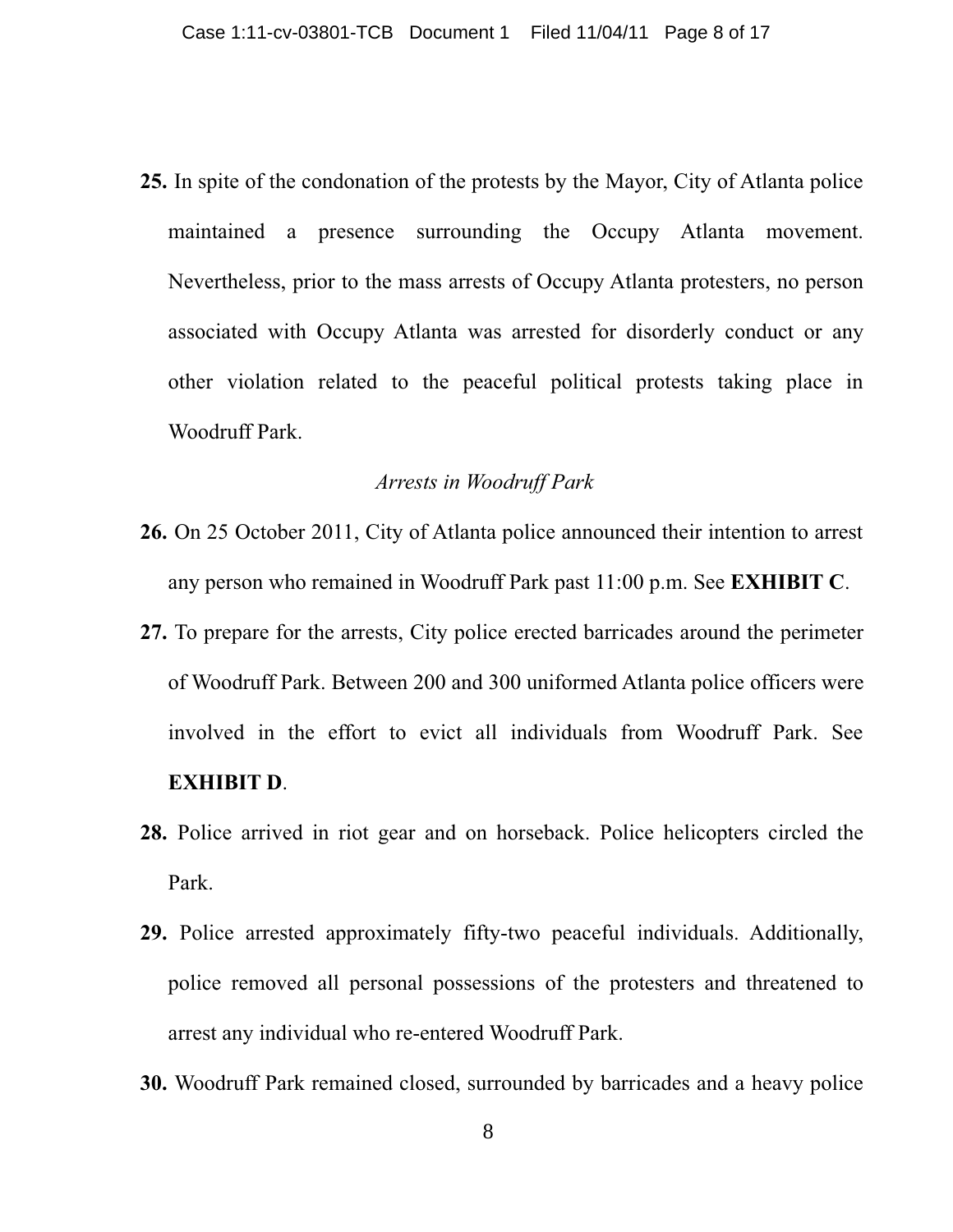presence, through Thursday, October 27.

- 31. All Occupy Atlanta protesters who were arrested on October 26 were charged under City Code Section 110-60.
- 32. The Occupy Atlanta protesters were not charged with violating any other law of the State of Georgia of City of Atlanta by peacefully assembling in Woodruff Park.

### The City Code

- 33. The City Code ("the code") creates three classes of permits governing gatherings of individuals: large gathering permits; festival permits; and assembly permits.
- 34. 142-103 defines "large gathering" as one of more than 75 people that does not meet the definition of "outdoor festival nor assembly." See EXHIBIT D.
- 35. No permit is required for a gathering of less than 75 people. Sec. 142-101(a) states "[a]n outdoor event occurring on public property, with an expected attendance of fewer than 75 people, and that is not an assembly, does not require an outdoor event permit, and no outdoor event application need be filed." See EXHIBIT E.
- 36. The Occupy Atlanta protests overnight have not consisted of more than 75 people.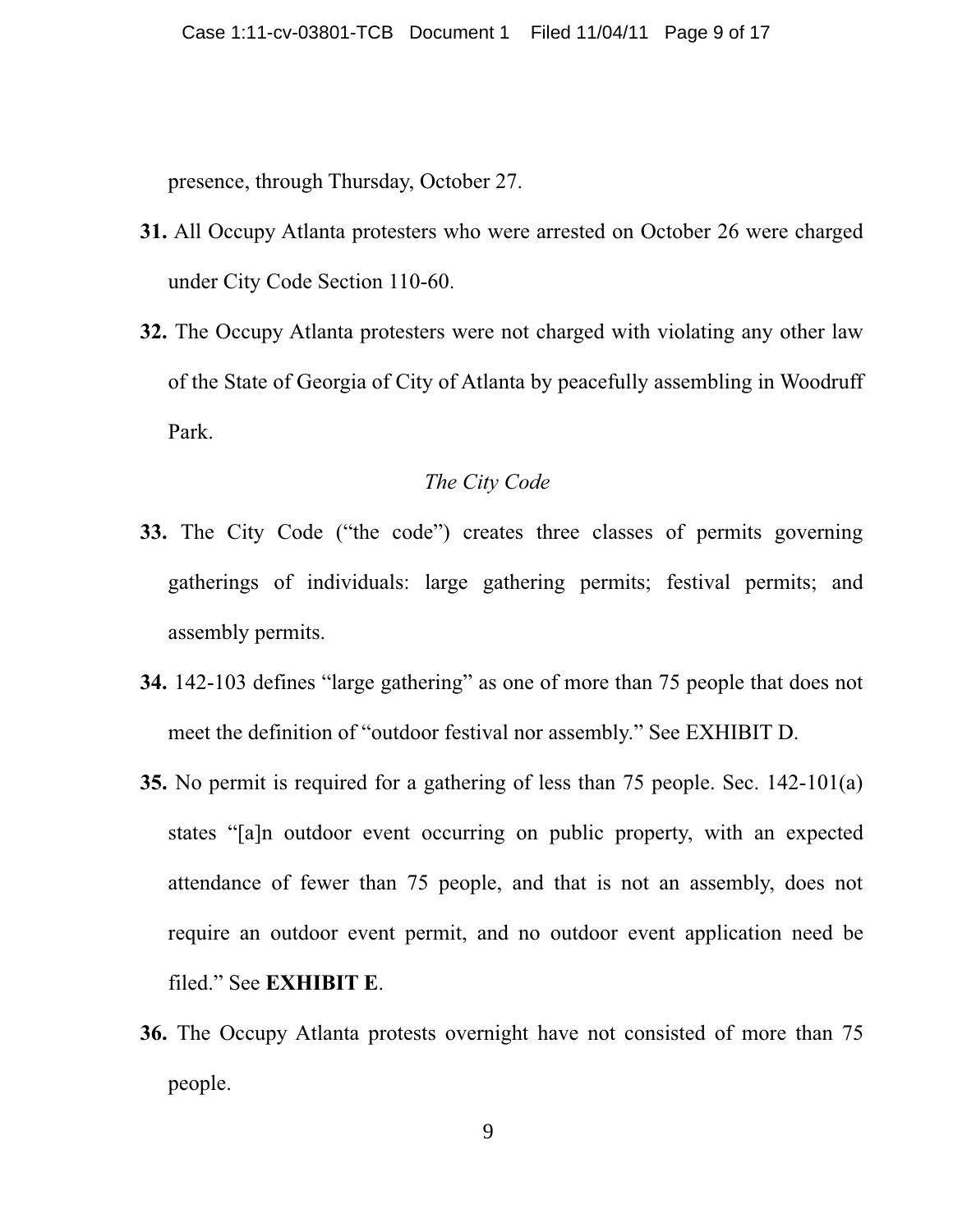- 37. At the time of the Occupy Atlanta arrests, fewer than 75 people remained in Woodruff Park.
- **38.** Section 110-60(a) of the code prohibits any person from occupying a public park from the hours of 11:00 p.m. until 6:00 a.m. Section 110-60(a) excepts situations where "if the person has a festival or assembly permit for consecutive days and is performing duties not possible during the normal festival or assembly hours." See **EXHIBIT F**.
- **39.** In spite of exempting festivals and assemblies, Section  $110-60$ (a) does not create an exception for any type of "gathering," including groups uch as Occupy Atlanta whose small size obviates the need for a permit.
- 40. Section 110-60(a) creates a scheme whereby large groups are allowed to occupy a public park after the hours of 11:00 p.m., but only where those assemblies qualify for and obtain either a "festival" permit or an "assembly" permit for consecutive days.
- 41. Under Section 142-81(a), Occupy Atlanta is a small gathering which cannot qualify for any type of permit and does not require any type of permit because an "assembly" is defined as involving more than 75 people and a "festival" involves more than 250 people. See **EXHIBIT G**.
- 42. Because Occupy Atlanta cannot qualify for an assembly permit, it is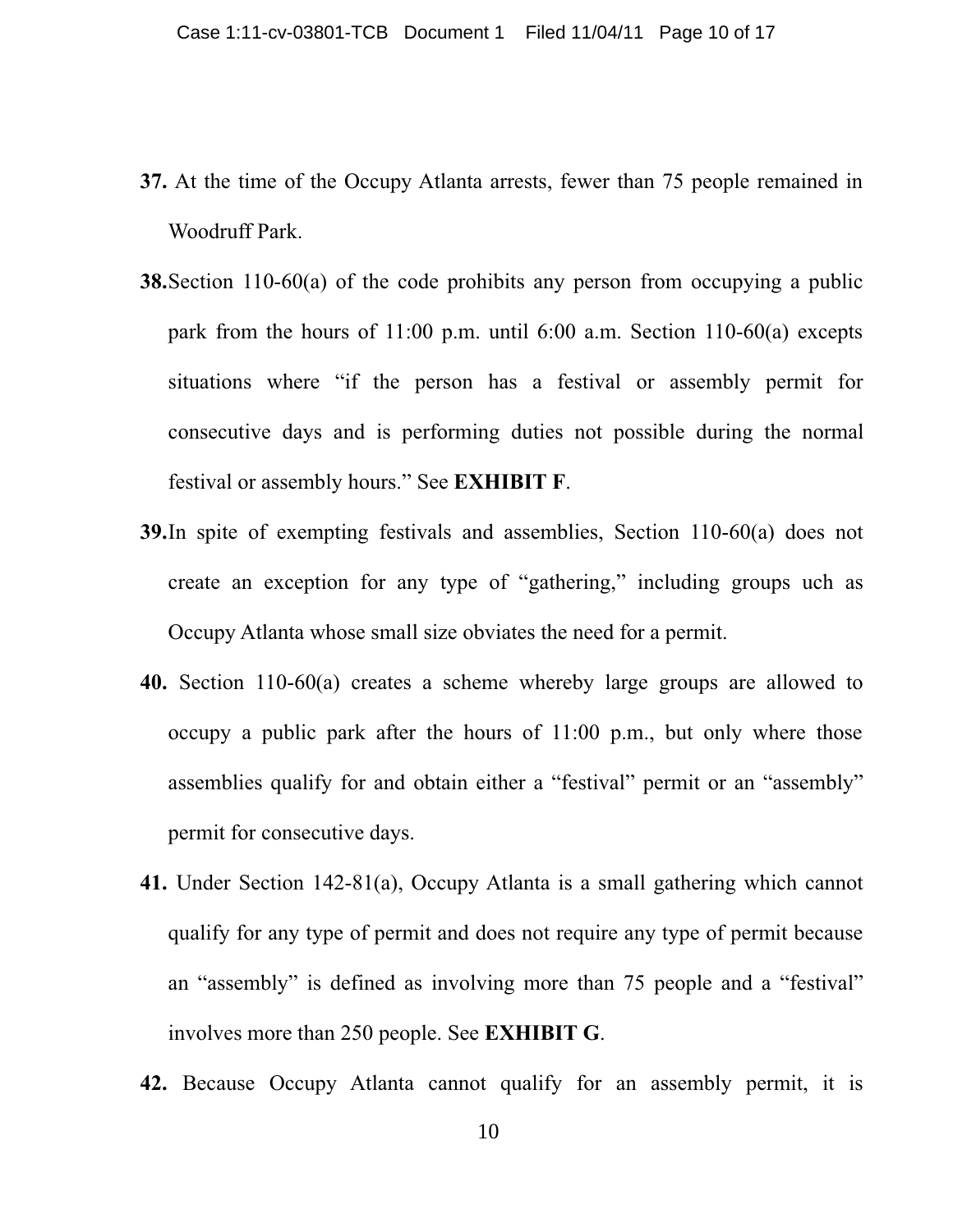impossible for its members to remain in Woodruff Park overnight, in spite of the fact that a festival or assembly would be allowed to remain overnight.

### Plans for future protests

43. Occupy Atlanta has announced, and communicated to the City, its intention to resume protests in Woodruff Park on 5 November 2011. See EXHIBIT H.

### **Count I Violation of 42 U.S.C. § 1983** Section 110-60 is an invalid content-based restriction

- 44. Section 110-60 is content-based because it targets political speech.
- 45. Section 110-60 allows for public parks to be occupied by "festivals" and "assemblies" but fails to allow for the use of the forum by small or political gatherings.
- 46. By failing to exempt individual people as well as small gatherings, and by failing to provide a permit scheme for such groups to use public parks overnight, Section 110-60 prohibits political protest, peaceful political and social assembly. Section 110-60 allows festivals and other commercially-driven groups to occupy public parks at night but completely bars such opportunities to political groups such as Occupy Atlanta.
- 47. Section 110-60 is not narrowly tailored because it enacts an outright ban on individuals and small political gatherings remaining in a public park after 11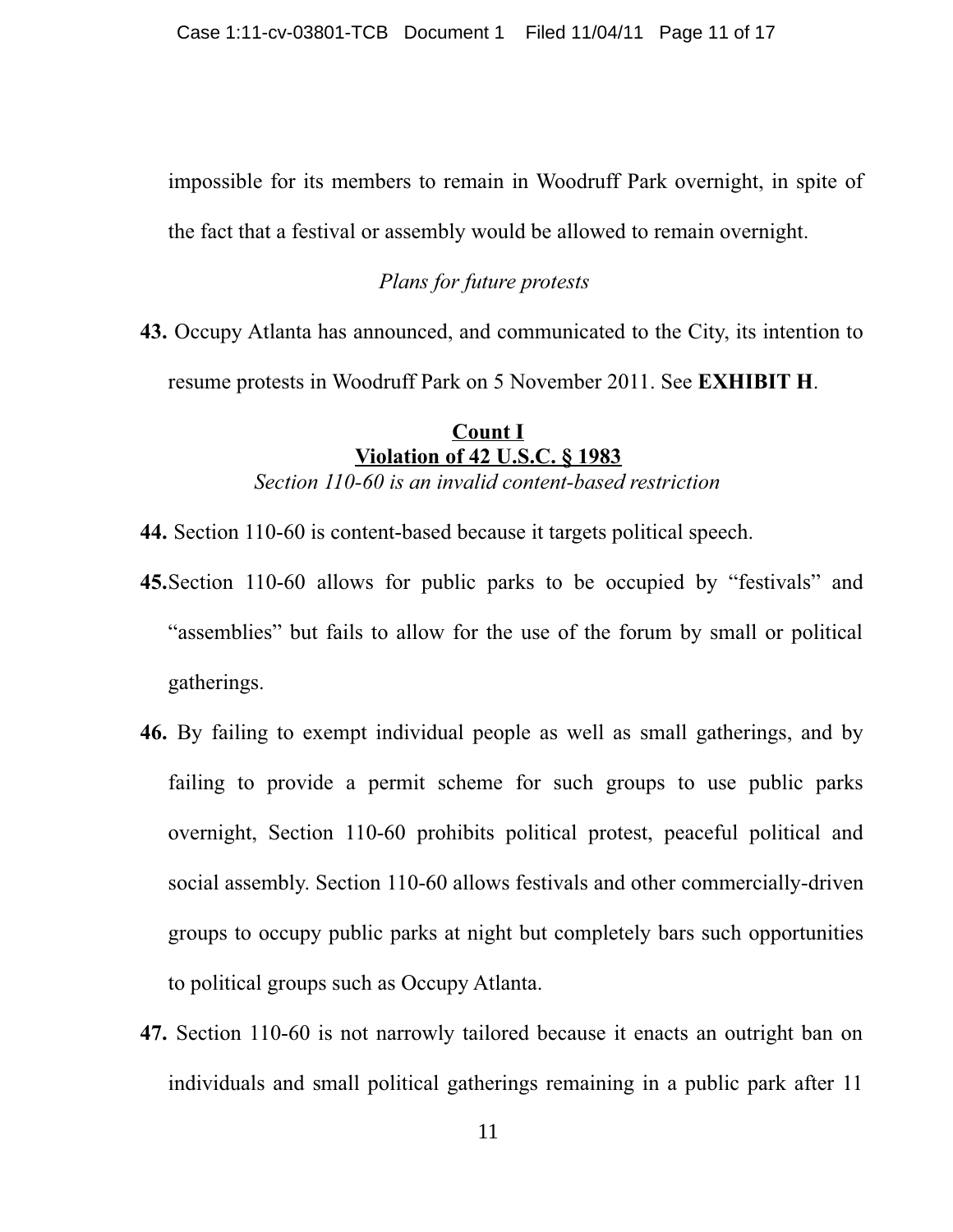p.m.

48. There is no government interest served by a blanket prohibition groups and individuals from occupying a public park after 11:00 p.m., especially where those groups are prohibited from even seeking a permit to assemble on the public property and present less government concerns than larger groups already allowed to seek overnight permits.

## **Count II Violation of 42 U.S.C. § 1983**

Section 110-60 is an impermissible time, place, and manner restriction

- 49. Plaintiffs incorporate all previous allegations as if set forth herein.
- **50.** Section 110-60 bans speech in a public park, and constitutes a ban on protected speech in a public forum.
- 51. Section 110-60 is not content-neutral because it targets political speech.
- 52. Section 110-60 is not narrowly tailored to the City's goal of maintaining public parks because it bans all protected speech and conduct in a public forum during certain periods of each day.
- 53. Section 110-60 does not leave open alternative channels of communication or assembly between the hours of 11:00 p.m. and 6:00 a.m.

**Count III Violation of 42 U.S.C. § 1983** Section 110-60 is unconstitutionally overbroad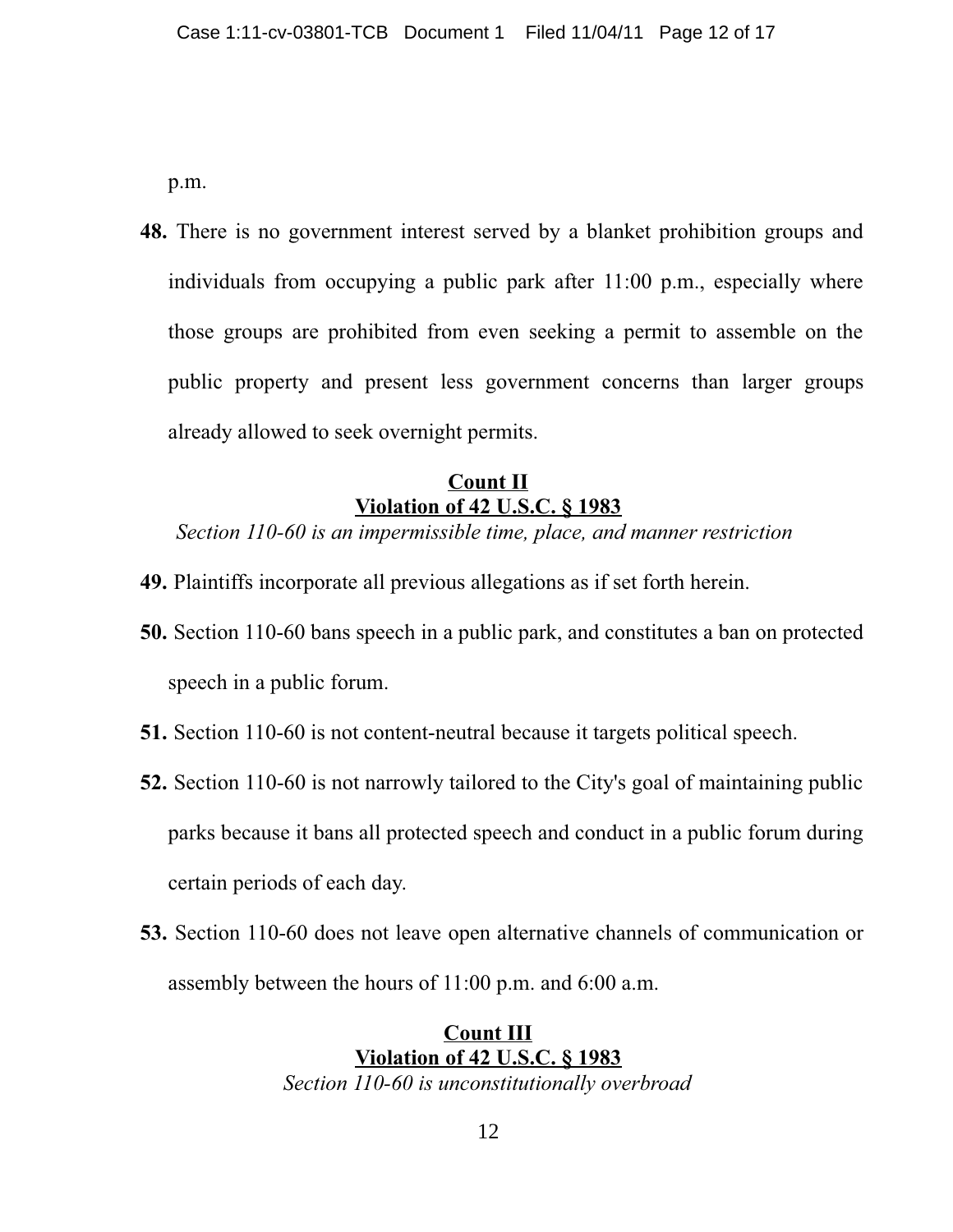- **54.** Plaintiffs incorporate all previous allegations as if set forth herein.
- 55. Section 110-60 is unconstitutionally overbroad because it bans any single person, and small political groups, from entering a public park after 11:00 p.m.
- 56. Section 110-60 bans all protected speech and conduct within any public park between the hours  $11:00$  p.m. and  $6:00$  a.m.
- 57. Secton 110-60 targets substantially more speech than necessary to advance any City goal.

## **Count IV Violation of 42 U.S.C. § 1983**

Mayor Reed arbitrarily revoked permission to continue Occupy Atlanta

- **58.** Plaintiffs incorporate all previous allegations as if set forth herein.
- 59. The executive order issued by Mayor Reed on 17 October 2011granted Occupy Atlanta permission to remain in Woodruff Park until 7 November 2011.
- 60. This executive order constituted a permit to engage in constitutionally protected speech.
- 61. If a permit to engage in protected speech is issued, it cannot be revoked unless the discretion of city officials is controlled by defined standards.
- 62. Mayor Reed's decision to revoke Occupy Atlanta's previously-granted permission to remain in Woodruff Park was the product of arbitrary decision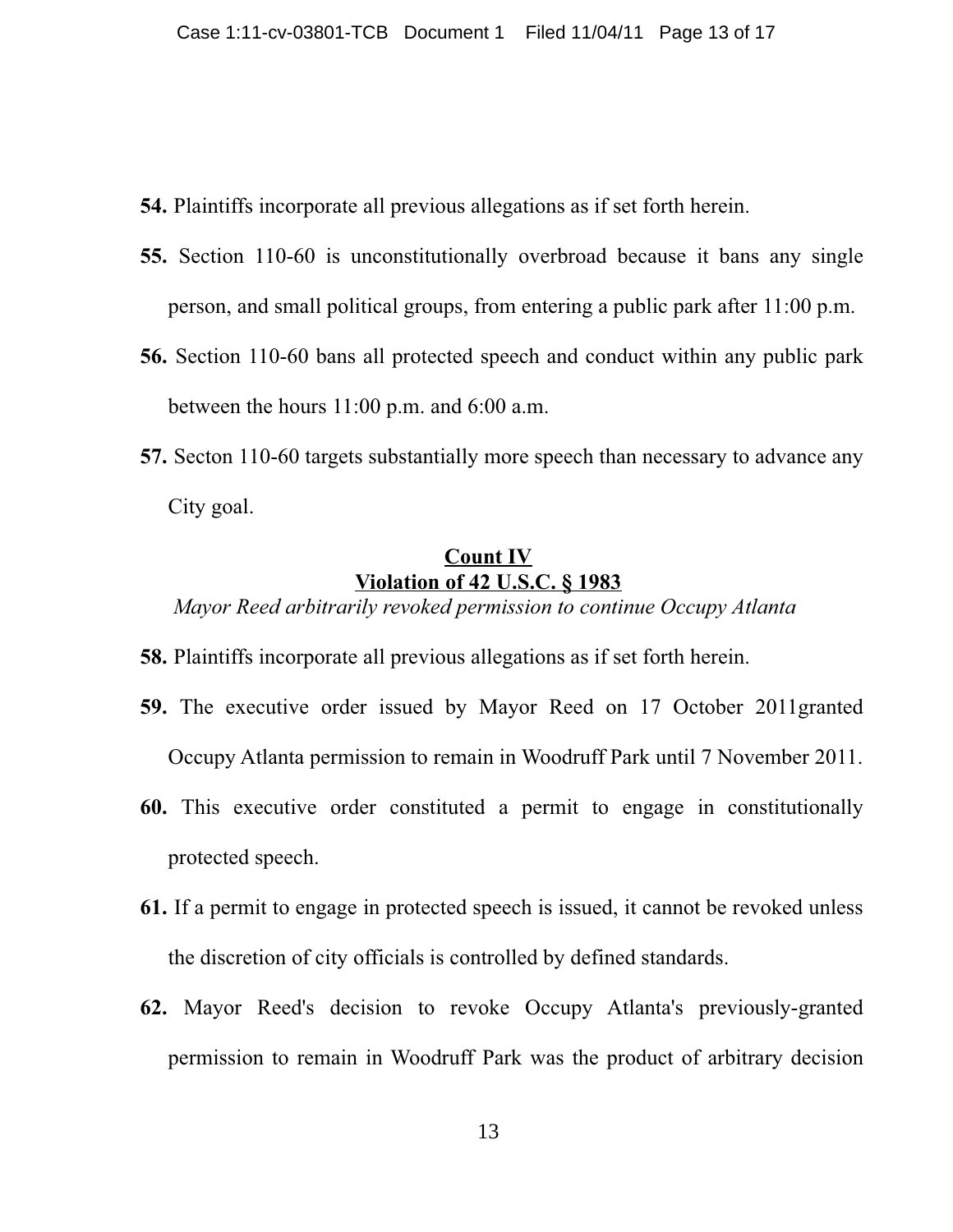making and was not confined by adequate standards or any written standards at all.

### **V. REQUEST FOR RELIEF**

- 63. Plaintiffs request this Court declare that Section 110-60 is unconstitutional under the First Amendment of the United States Constitution.
- 64. Plaintiffs request this Court find the revocation of Mayor Reed's permission to operate was the product of arbitrary and unconstitutional decision-making and issue a mandatory injunction allowing Occupy Atlanta to remain in Woodruff Park for a period commensurate with the original executive order.
- 65. Plaintiffs request injunctive relief against the continued enforcement of Section 110-60's prohibition on the members of Occupy Atlanta remaining in Woodruff Park.
- 66. Plaintiffs request issue a temporary retraining order and permanent injunction against the enforcement of Section 110-60 and allow Occupy Atlanta to remain in Woodruff Park until the constitutional infirmities of the City's code are remedied.
- 67. Plaintiffs request an award of attorneys' fees to the extent recoverable.
- 68. Plaintiffs request that, on any issues so triable, there by a trial by jury.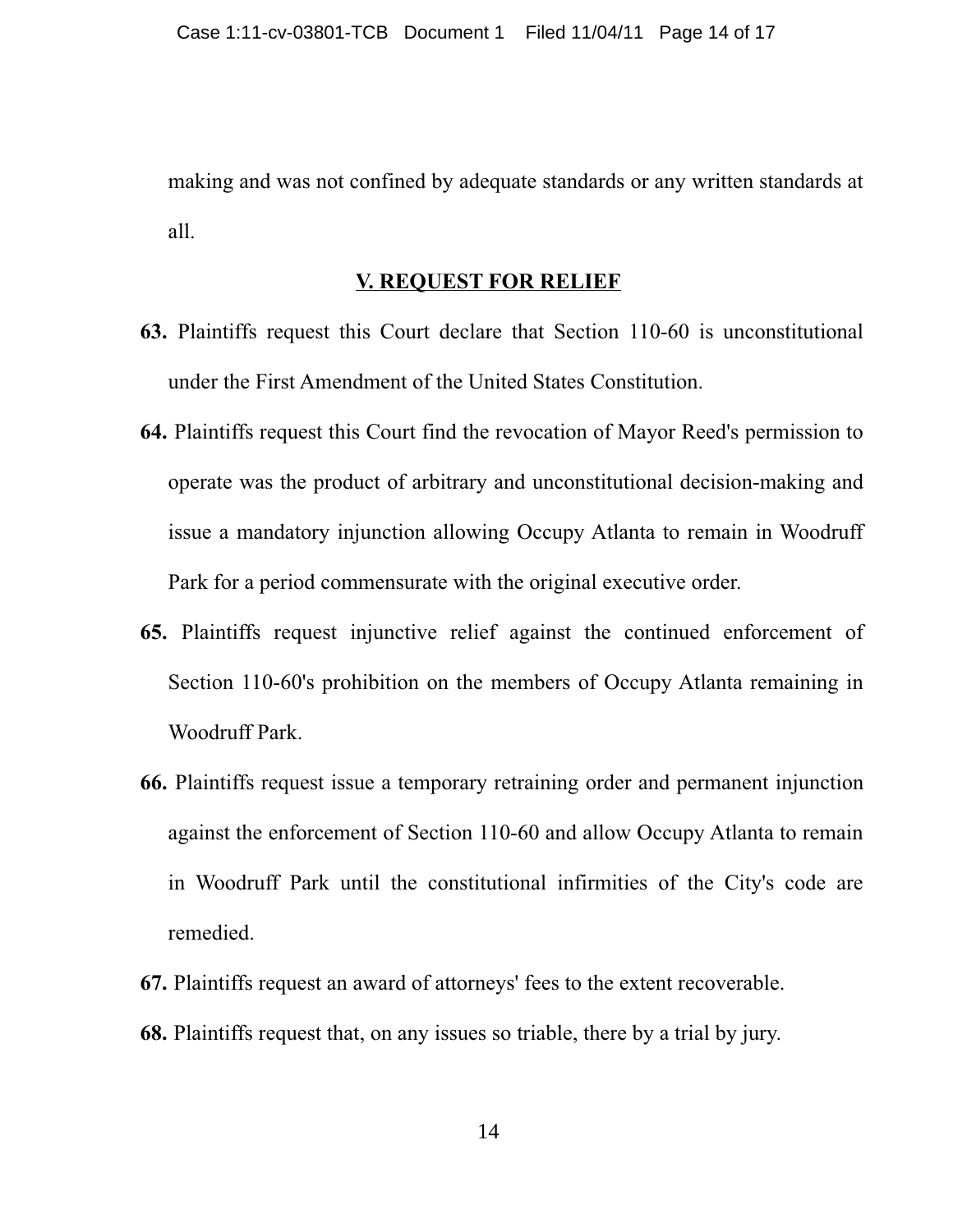Respectfully submitted this 4th day of November, 2011.

 $/s/$  Jeffrey R. Filipovits Jeffrey R. Filipovits Georgia Bar No. 825553 **Attorney for Plaintiffs** 

FILIPOVITS LAW FIRM, P.C. 2900 Chamblee-Tucker Road Building 1 Atlanta, Georiga 30341 Phone: 770-455-1350 Fax: 770-455-1449 jrfilipovits@gmail.com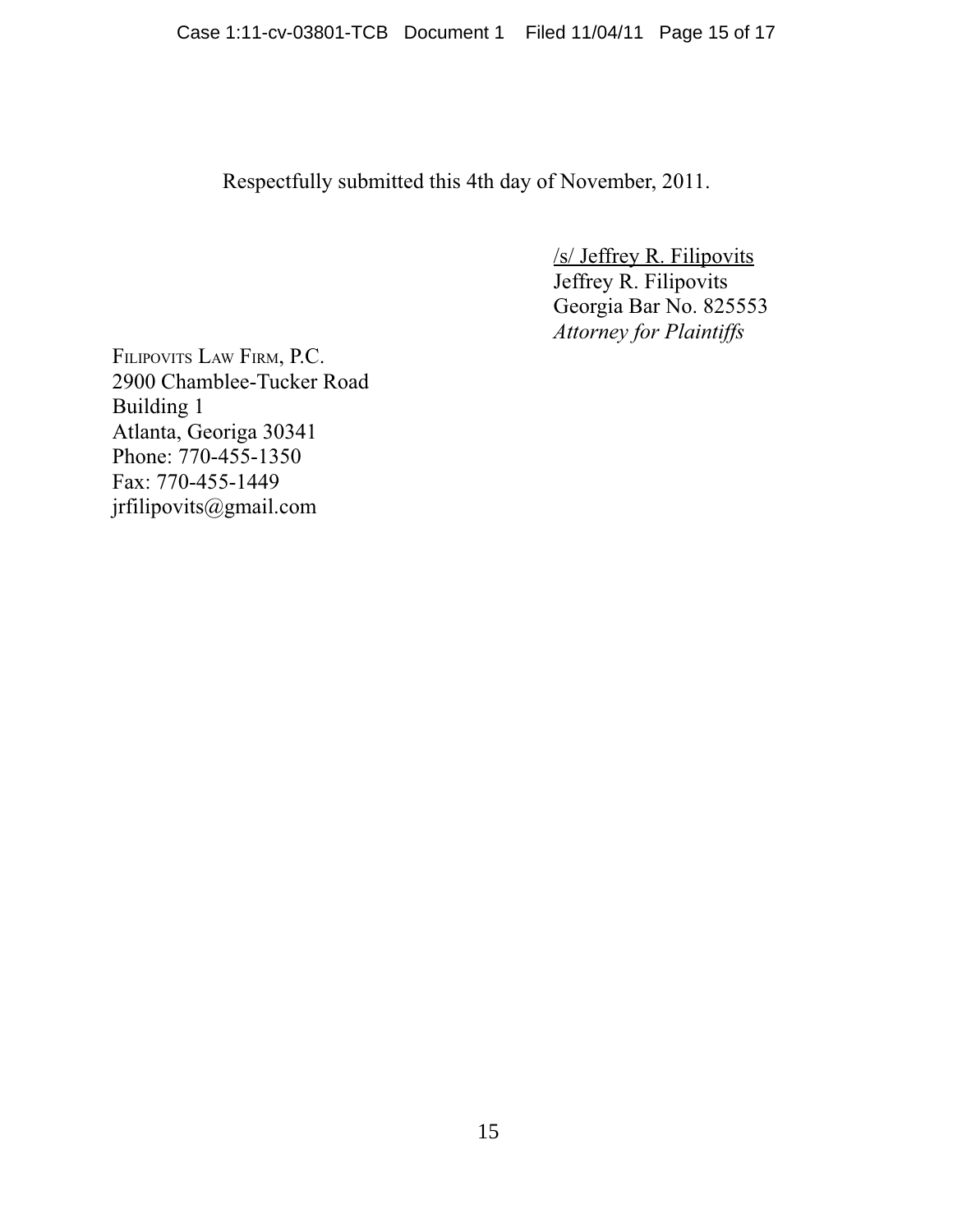## **CERTIFICATE OF COMPLIANCE**

Pursuant to Local Rule 7.1(D), I hereby certify that the foreform has been prepared in compliance with Local Rule 5.1(B) in Times New Roman 14-point typeface.

Respectfully submitted this 4th day of November, 2011.

 $/s/$  Jeffrey R. Filipovits Jeffrey R. Filipovits Georgia Bar No. 825553 **Attorney for Plaintiffs** 

FILIPOVITS LAW FIRM, P.C. 2900 Chamblee-Tucker Road Building 1 Atlanta, Georiga 30341 Phone: 770-455-1350 Fax: 770-455-1449 jrfilipovits@gmail.com